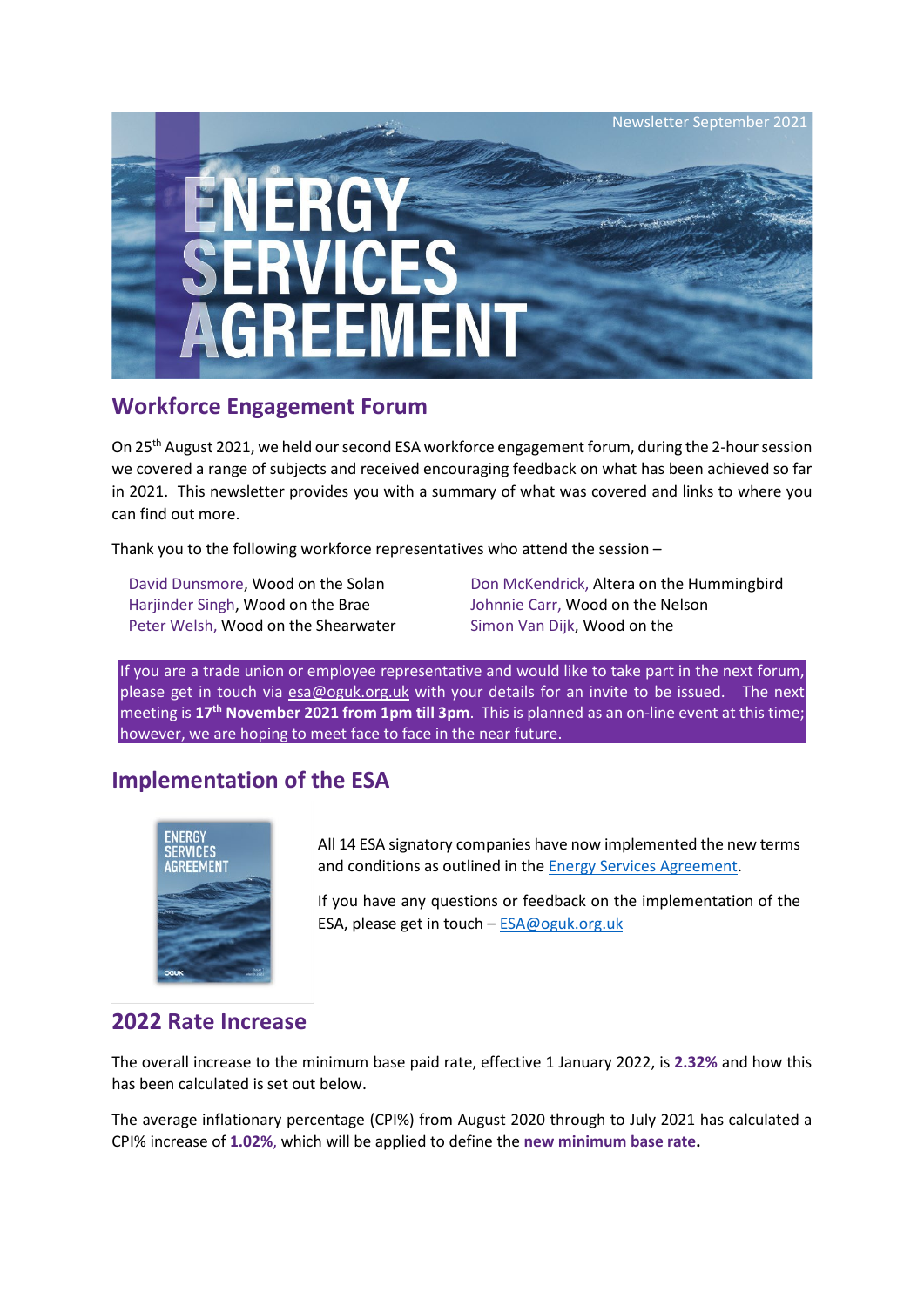For the same period the average oil and gas price has resulted in an additional **1.30%.** This is added to the minimum base rate to define the **new minimum paid rate.** 

**Reminder -** the % adjustment is only applicable to the minimum base rate. Your employer will provide you with details of how this is applied if you receive payment over and above the minimum base rate.

More details on how the increase is calculated can be found in Appendix 4 Rate Adjustment [Mechanism.](https://oguk.org.uk/wp-content/uploads/woocommerce_uploads/2021/04/OGUK_Energy-Services-Agreement_June2021-vkephb.pdf)

#### **Codes of Practice – now published**

Two of the five Codes of Practice have now been published click on either of the following to open.





[T](https://oguk.org.uk/product/energy-services-agreement-code-of-practice-training/)he remaining three CoP's will be available by the end of 2021 and an update will be provided in the next issue of this newsletter.

#### **Connected Competence**

The Connected Competence delivery group have been working on the material required to roll out Connected Competence to the Transient Workforce.





Eight employers have signed up to Connected Competence and will be communicating with you to provide an overview.

The objective of Connected Competence is "to ensure everyone is demonstrating base technical competence so it gives the **individual** and the **team** assurance that everyone is working safely. Connected Competence employers are all working to the same standard, so your competence verifications are recognised and transferrable." This involves workers signing up to the scheme and requires short technical tests that are refreshed every 3-4 years and are recognised and accepted by the majority of the leading companies in the industry. This short [video](https://connectedcompetence.co.uk/app/uploads/2021/09/Untitled-3.mp4) explains more.

Upon successful completion, certificates and [digital badges](https://connectedcompetence.co.uk/app/uploads/2021/09/credly-badges-video.mp4) are issued, thus providing the individual with ownership of their own competence records, which allows them to demonstrate and verify their base technical competence.

More details on Connected Competence can be found the dedicate[d website.](https://connectedcompetence.co.uk/app/uploads/2021/09/credly-badges-video.mp4)